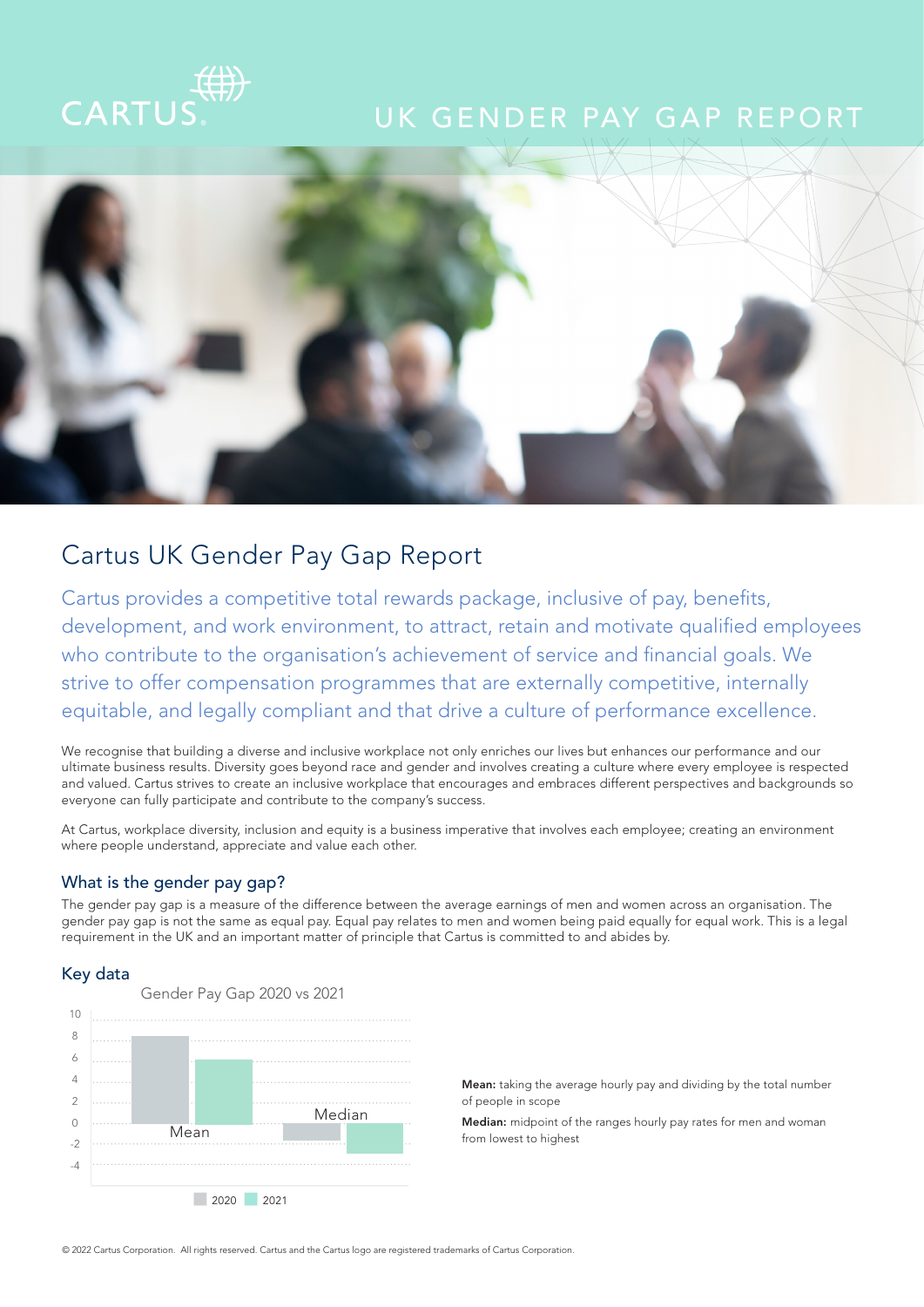

## UK GENDER PAY GAP REPORT

As represented in the graph the mean gender pay gap for Cartus is 6.24% and the median gap is -3.04%. We can see an improvement from 2020 showing a decrease in the mean gap. This is due to more females being promoted to higher positions within the company.



Mean: taking the average hourly pay and dividing by the total number of people in scope

Median: midpoint of the ranges hourly pay rates for men and woman from lowest to highest

The mean gender bonus gap for Cartus is 52.86% and the median gap is 0%. These have again improved from the previous year as shown above. We can also see that the range of employees receiving bonuses have also increased.

Proportion of Males and Females Receiving Bonus Payments



#### Proportion of male and females by pay quartile

This shows Cartus' workforce divided into four equal-sized groups based on hourly pay rates and split into four quartiles.

The figures set out below have been calculated using the standard methodologies used in the Equality Act 2010 (Gender Pay Gap Information) Regulations 2017.



In order for there to be no gender pay gap, there would need to be an equal ratio of men to women in each band.

© 2022 Cartus Corporation. All rights reserved. Cartus and the Cartus logo are registered trademarks of Cartus Corporation.